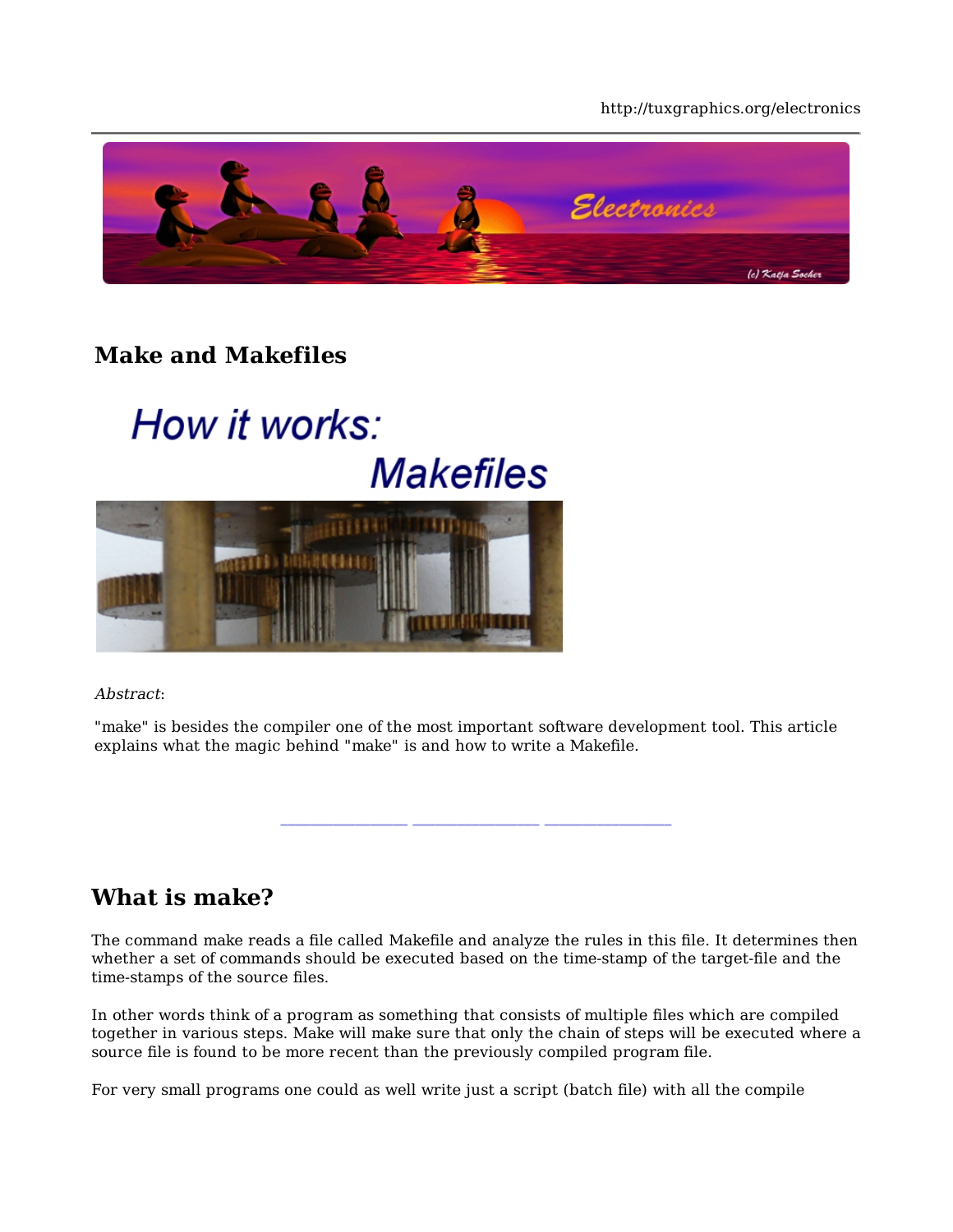commands one after each other. For small program not much time is saved if unnecessary steps are omitted. On the other hand makefiles are much easier to write than batch scripts. That's why we use makefiles even for small programs.

#### **How a makefile looks like**

Makefiles are just text files and they look like this:

```
# a comment starts with a hash
# a variable
MCU=atmega168
target1: prerequisites
  command1
target2: prerequisites
  command2
```
**Note:** The commands must be indented with a TAB, not spaces!

The targets are things that can be generated (made by the compiler) or they are just names for things to do.

If you type

make target1

Then "make" will look for a things that are listed in prerequisites of that target and if needed generate them via other targets. Once it has all the prerequisites (=files) available it will run command1.

As you can see the execution in Makefiles follows a chain of possibly nested commands because the prerequisites must first be generated before a command specified under a target can be executed.

It is therefore easy to write messy "generic" makefiles that nobody can really follow and understand. Those messy makefiles are the main reason why "make" is a bit magic. I recommend to write small and easy to read makefile.

#### **A real example**

```
MCU=atmega8
CFLAGS=-g -mmcu=$(MCU) -Wall -Wstrict-prototypes -Os -mcall-prologues
#
halloweenled.hex : halloweenled.elf
         avr-size halloweenled.elf
         avr-objcopy -R .eeprom -O ihex halloweenled.elf halloweenled.hex
halloweenled.elf : halloweenled.o
        avr-gcc $(CFLAGS) -o halloweenled.elf -Wl,-Map,halloweenled.map halloweenled.o
halloweenled.o : halloweenled.c
        avr-gcc $(CFLAGS) -Os -c halloweenled.c
#
```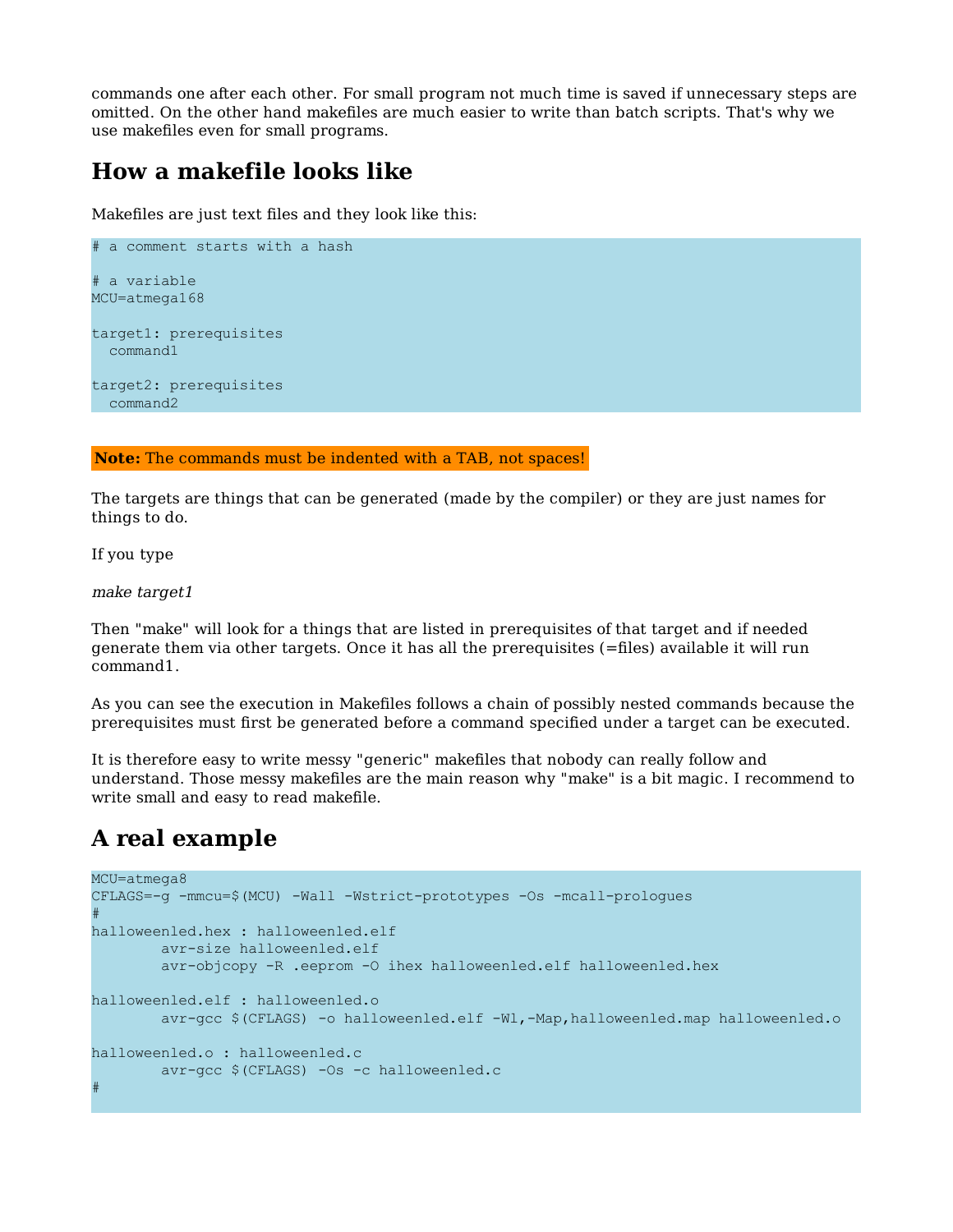```
load: halloweenled.hex
         avrdude -p m8 -c stk500v2 -e -U flash:w:halloweenled.hex
```
In this very basic example halloweenled.hex is made from halloweenled.elf which in turn is made from halloweenled.o and that is made from halloweenled.c.

To get this make-target to execute one has to type make halloweenled.hex Since it is the top most make-target in the file one can also just type make without any arguments.

Make keeps track of which files need to be re-done. In this case it is more or less obvious but we can test this by running make halloweenled.hex after we have already compiled the software and not changed anything. The answer will be:

make halloweenled.hex make: `halloweenled.hex' is up to date.

In other words make knows that there is nothing to be done.

There is a second make target called "load". This target does not generate any file called "load". It is barely a name for the task. Since there will never be a file generated called "load" you can run make load

as often as you like without getting a message about "load being up to date". The purpose of this make load is to load the software into the microcontroller chip. You may program a whole set of chips one after the other and every time you just type make load.

An interesting aspect of even this simple makefile which compiles really just a single file is that you can run *make load* without running first *make halloweenled.hex*. The make target "load" has as a prerequisite the file halloweenled.hex. In other words if halloweenled.hex is not up to date then make will generate it as per the rules for halloweenled.hex.

The command make compiles halloweenled.hex.

make load

Compiles halloweenled.hex and runs avrdude to load the code into the microcontroller. If halloweenled.hex was already compiled before then it will be just loaded without compiling again. If there is an error during compilation then it will stop there and avrdude will not be called.

"make" is very well designed for the task of compiling and loading software.

## **Help Bill help**

People with a Mac or a Linux PC are usually quite happy to use the command line because it works really well. You write a bit of code and compile it. You add more and you compile and load it. After a while one has to just press arrow up to repeat the previous commands. Very easy.

To do the same thing in windows is unfortunately not as easy. One feels totally handicapped on the command line. Fortunately there is the possibility to write a batch file and set the environment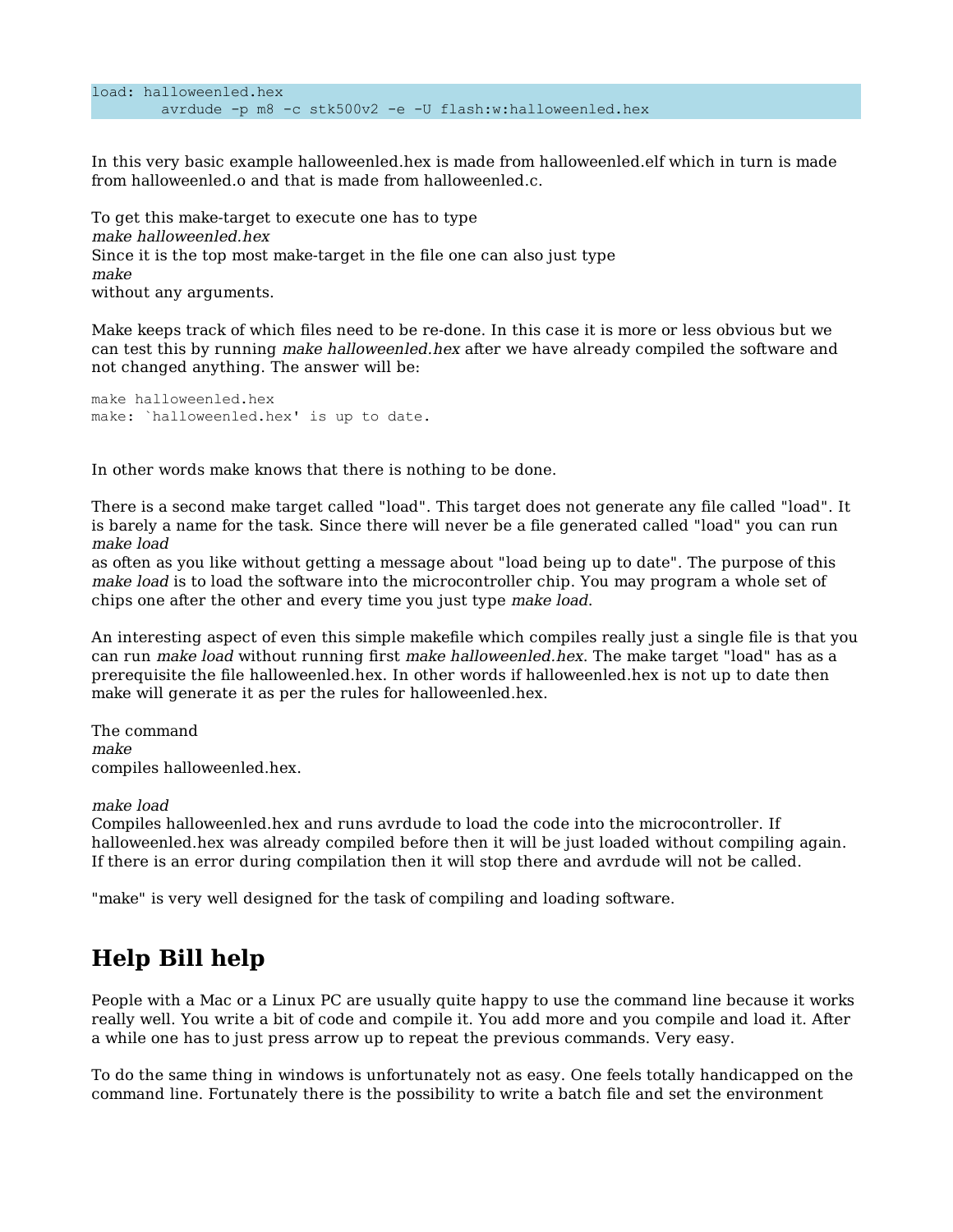such that make and all the commands that the makefile uses will run. You can then just save this batch file in the same directory as the makefile. To run it you open the file manger and double click on the batch file.

If you have an IDE for C or C++ then you can just configure it to execute this batch file at compilation time.

```
REM *** you need to edit this file and adapt it to your WinAVR
REM *** installation. E.g replace c:\avrgcc by c:\WinAVR-20090313
@echo -------- begin winmake.bat --------
set AVR=c:\avrgcc
set CC=avr-gcc
set PATH=c:\avrgcc\bin;c:\avrgcc\utils\bin
make -f Makefile
@echo -------- end --------
pause
```
A similar batch file can be used for loading of the software:

```
@echo -------- begin winload.bat --------
set AVR=c:\avrgcc
set CC=avr-gcc
set PATH=c:\avrgcc\bin;c:\avrgcc\utils\bin
make -f Makefile load
@echo -------- end --------
pause
```
#### **Adapting existing Makefiles**

Compiling the software works usually as one has to just have avr-gcc and the make command in the search path (unix: export PATH=\${PATH}:/where/it/is and Windows: set PATH=c:\where\it\is; c:\other\location ). The loading of the software is a bit more complicated.

- 1. There are different types of programmers (different hardware + different software)
- Even if the same programmer hardware (avrusb500) and the same programmer software 2. (avrdude) is used there are still differences dependent on the operating system used.

You will therefore generally have to change the part of the makefile that is responsible for the loading of the software. Here are a few examples:

```
Linux:
avrdude -P /dev/ttyUSB0 -p m168 -c stk500v2 -e -U flash:w:main.hex
Mac:
avrdude -P /dev/tty.usbserial-A9006MOb -p m168 -c stk500v2 -e -U flash:w:main.hex
Windows:
avrdude -P COM5 -p m168 -c stk500v2 -e -U flash:w:main.hex
```
In all three cases the same programmer hardware, a stk500v2 compatible programmer such as the avrusb500, is used. We program an atmega168 chip (option -p m168). The file that we want to load is main.hex.